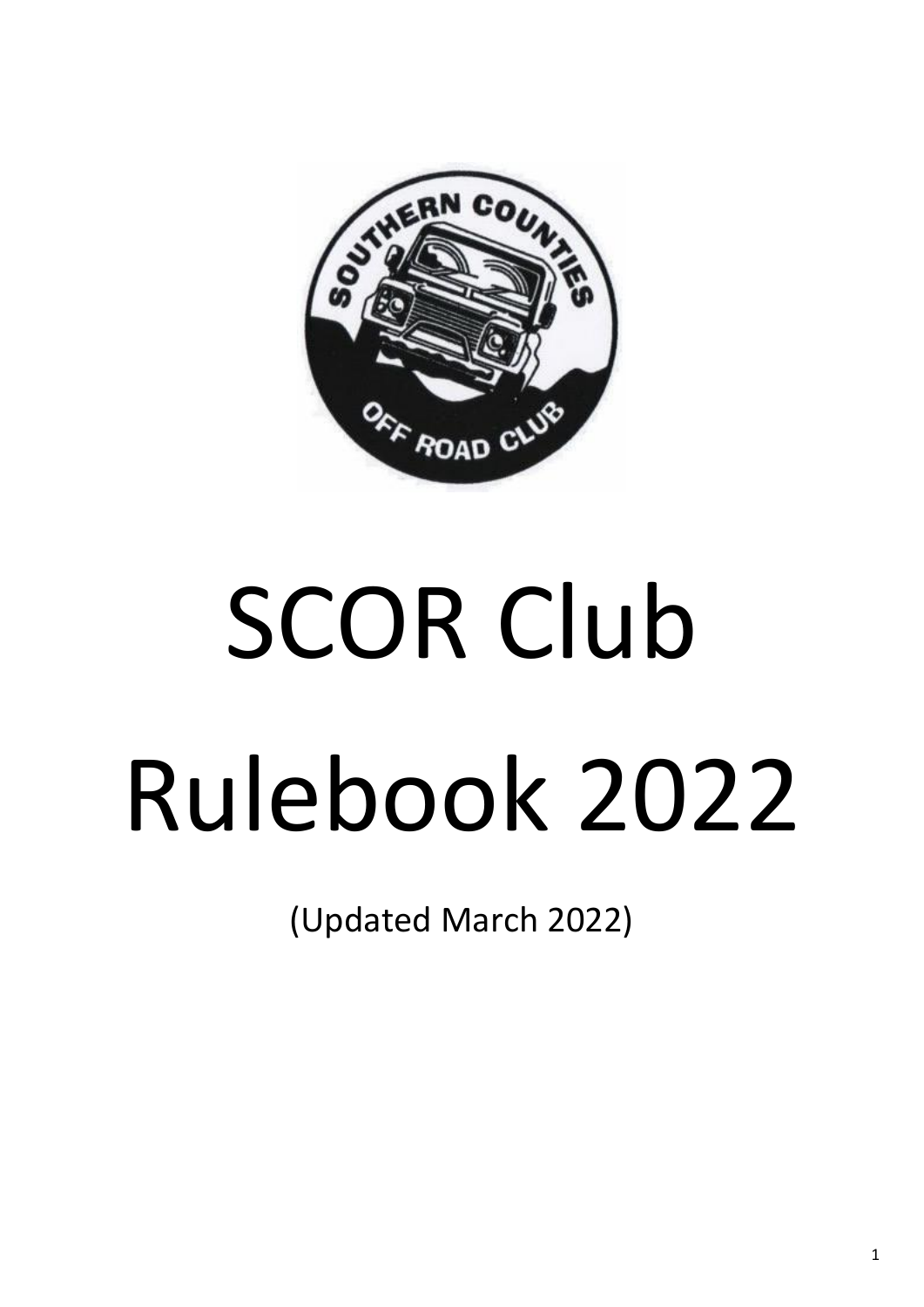Changes in red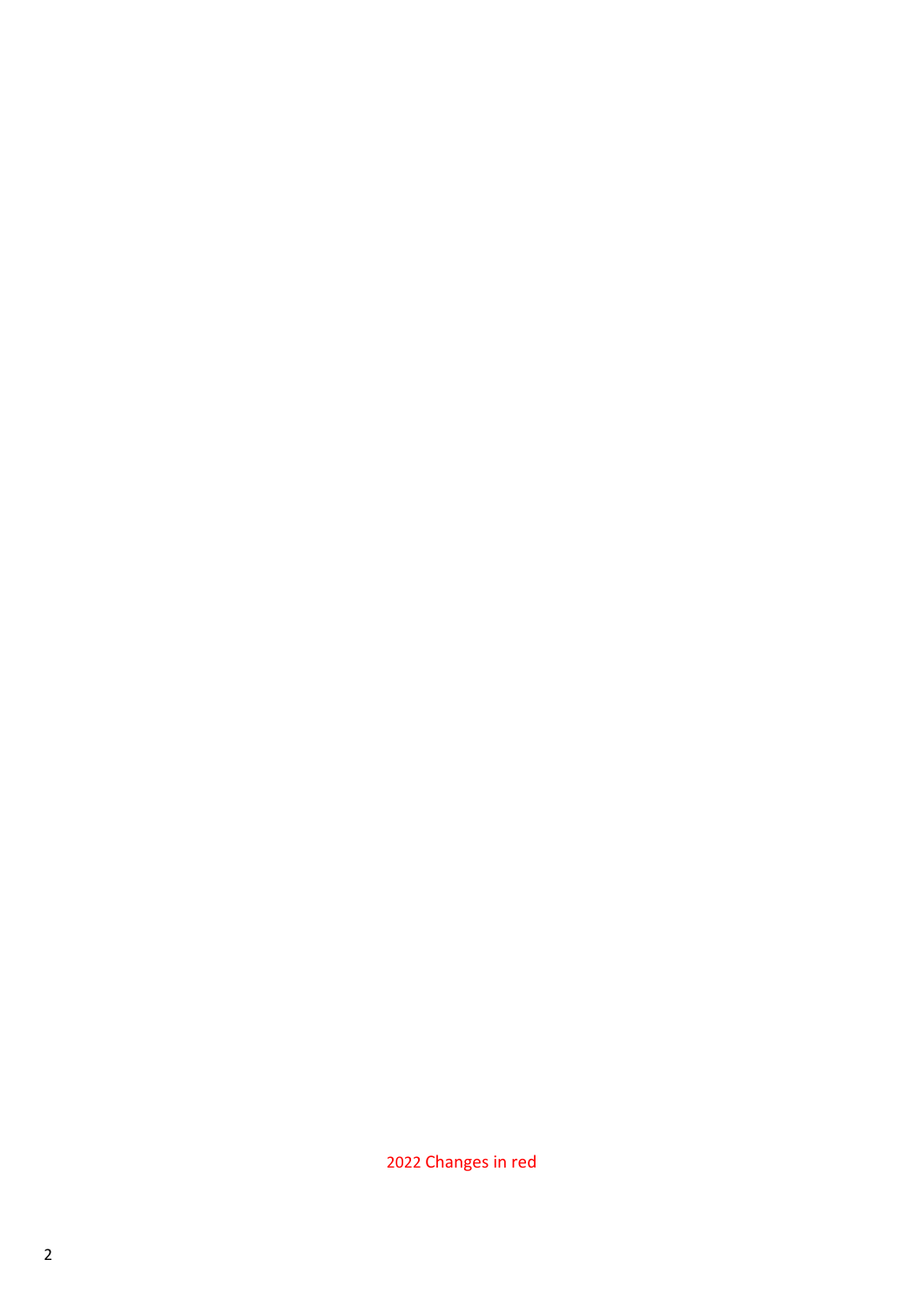# **Introduction**

This publication gives information to anybody wishing to compete in any of the events which Southern Counties Off Road Club Ltd promotes. It covers the construction of the vehicles and lists the minimum safety requirements needed for club events. Drivers and Passengers must be current members of Southern Counties Off Road Club Ltd or invited MOTORSPORT UK recognised Clubs.

# **Club Details**

- 1. The name of the club shall be 'Southern Counties Off Road Club Ltd'. Hereafter referred to as the Club.
- 2. The Club is a Company Limited by Guarantee and not having a share capital.
	- a. Company Number 2926429.
	- b. Copies of the Memorandum and Articles of Association may be obtained through the Club Secretary or the Club Treasurer.
- 3. Registered address:

Southern Counties Off Road Ltd 7 CANFORD VIEW DRIVE FERNDOWN **BH21 2UW** 

- 4. Objectives
	- a. To further interest in motoring and motor sport.
	- b. To provide members with information, advice and assistance on matters connected with motoring and motor vehicles.
	- c. To promote motor competitions in accordance with the requirements of the MOTORSPORT UK and to co-promote such events with other clubs.
	- d. To afford members such benefits and privileges consistent with the objects of the Club as it may be possible to arrange.
- 5. The membership shall consist of
	- a. Full members
	- b. Life Members
	- c. Honorary members
- 6. The Committee shall consist of not less than four members. The authority and responsibility for the transaction of the business of the Club and for its management shall be vested in a Committee, who, in addition to the powers and authorities by these rules, expressly conferred upon them, may exercise all powers and do all acts in furtherance of the objectives for which the club is established, other than those hereby expressly directed or required to be exercised or done by the Club in general meeting.
- 7. The Chairman, Treasurer, Secretary and Committee shall be elected at the Annual General Meeting and, subject to termination of office by resignation at the next AGM following their appointment. The Committee shall have the power to co-opt other members, as they deem necessary. The retiring officers and other members of the Committee shall be eligible for re-election.
- 8. The Club shall in each year hold an AGM. The membership will be notified in writing, a minimum of 21 days in advance, of the place, date and time. Plus, the Agenda items. Anyone wishing to raise an item/nomination for the agenda must notify the Secretary, in writing, no less than 7 days prior to the AGM. All current full members will be entitled to vote at an AGM.
- 9. **Membership:**

**Southern Counties only offer 1 membership Minimum age 14 years.** 

**MEMBERSHIP RUNS FROM JANUARY 1ST TO DECEMBER 31ST** 

**MEMBERSHIP THROUGH THE YEAR IS £10.00 MEMBERSHIP IS ON LINE PLEASE SEE SOUTHERN COUTHERN WEB PAGE**,

**Drivers must have a Full RTA licence for Trials and Safaris, as well as the relevant licence from MOTORSPORT UK.** 

**This is currently an RS Clubman licence. Passengers must also hold an MOTORSPORT UK RS Clubman licence.**

**WITH REFERENCE TO SAFETY; MOTORSPORT UK RULES HAVE TO BE ADHERED TO, THE SCOR RULE BOOK HAS BEEN UPDATED TO REFLECT THIS.**

 **IF ANY MEMBER HAS A QUERY, THEN PLEASE BRING TO THE ATTENTION OF THE COMMITEE**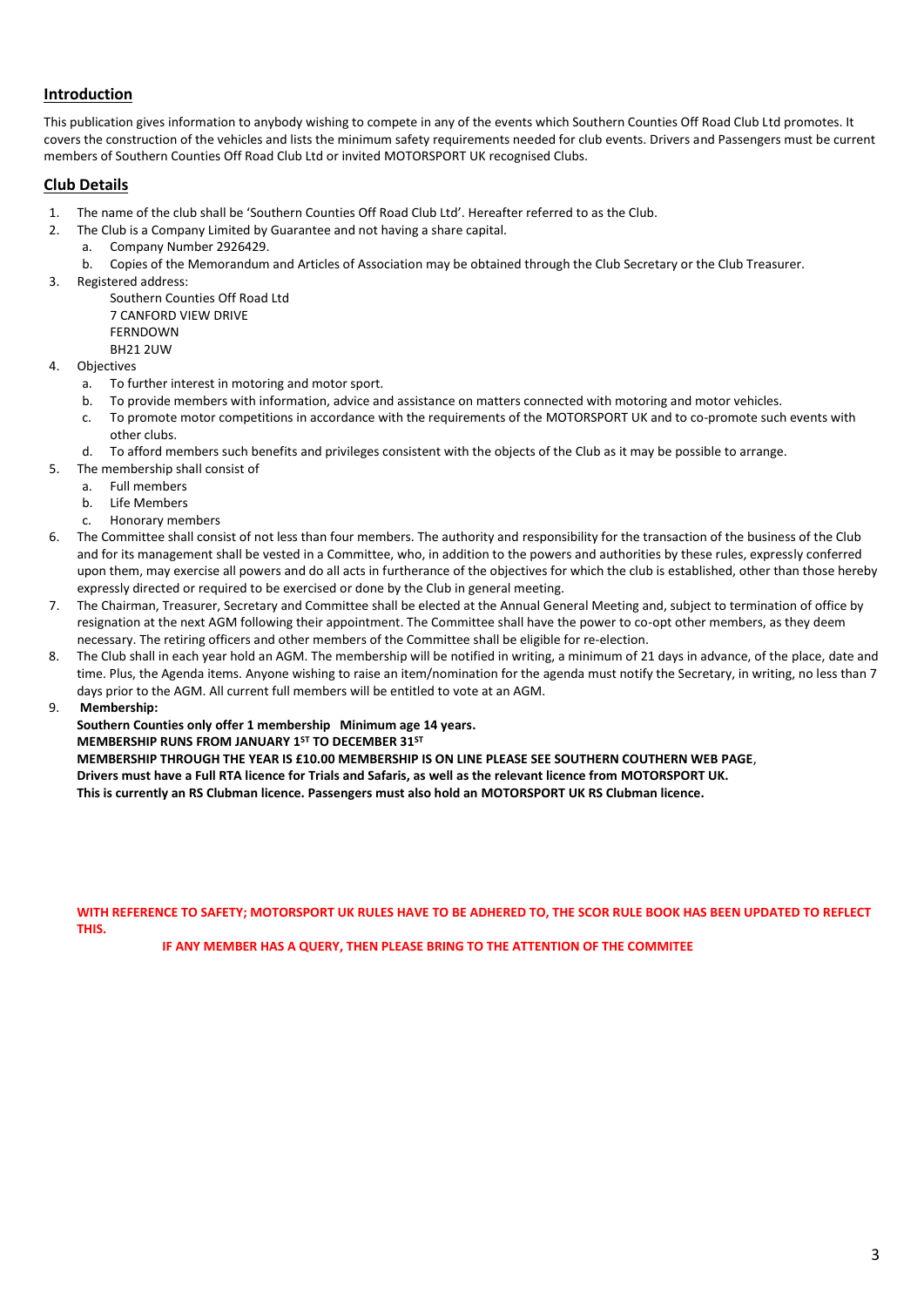# **TRIALS**



# **Trials**

A trial is a test laid out over undulating ground where the purpose is to bring the competitor to an involuntary stop. The course shall comprise of a series of 'gates' defined by marker canes and where the competitor's performance is measured according to the number of gates 'cleared' without stopping, leaving the course or touching a marker.

A section will normally consist of '10' marked gates. The gates will be numbered TEN down to ONE, although blank/crossed canes may be used to further define the boundaries of the section. The cane tops will be WHITE on the right-hand side and RED on the left-hand side. Gates will be a minimum of 3 metres wide.

There will be no time penalties but the competitor must complete the section, once started, in a continuous movement. If the competing vehicle touches a cane – the penalty awarded is the value of the cane, or the subsection in which it occurred. The subsection penalty is determined by the value of the cane being approached or if that is a blank marker it will be the following marker.

If forward motion is not maintained (this is classed as a stop), the point of failure is defined as the point on the ground directly below the centre of the leading wheel hub. If this point has just passed the line between a pair of numbered canes defining the boundary of the subsection, then the penalty for the next subsection applies.

The vehicle must maintain forward motion at all times unless it is eligible for a 'shunt'. This will be decided on wheelbase – at present – any vehicle over 100" will qualify for ONE shunt per section. A shunt is when a corner cannot be negotiated in one move and a shunt necessitates a stop and change of direction. Drivers must inform the Start Marshall where a shunt is to be taken before driving the section. Normal scoring will apply. The Start Marshall will mark the scorecard accordingly.

A driver completing the section without touching a marker or ceasing forward motion 'clears' the section and scores ZERO. All drivers must ensure that a Marshall marks their scorecard with each result. The winner at the end of the day will be the competitor with the lowest score, having a mark for each section.

In the event of a tie, the organisers may elect to determine the winner either by a 'run-off', or else by examining the score cards to see which competitor maintained the lowest penalty for the longest i.e., 'furthest cleanest'.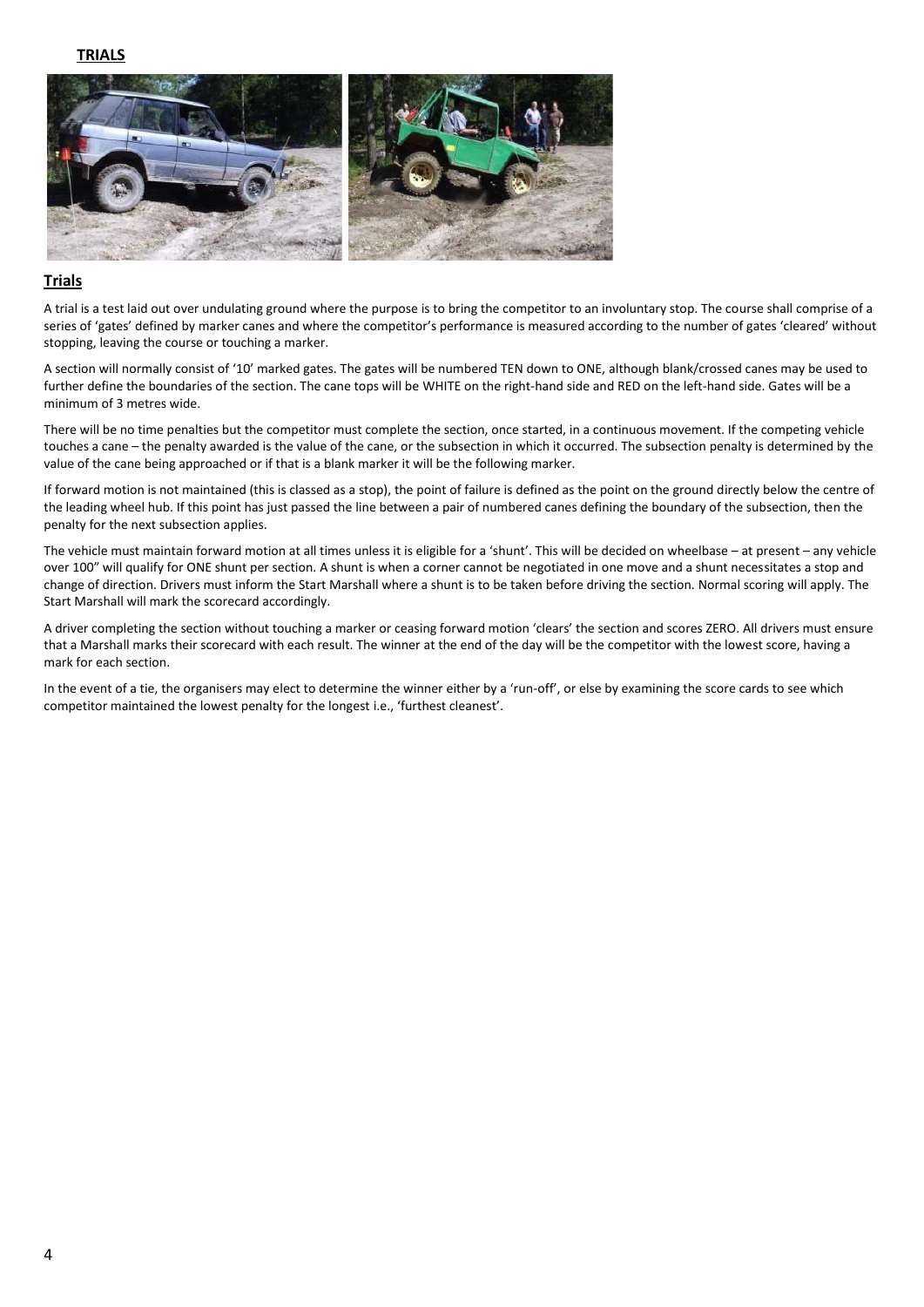# **Classes for Trials**

#### **SCOR RUN 2 CLASSES - Requirements for classes SEE BELOW Trials Technical Regulations no. 8**

### **Drivers**

- 1. All drivers must hold a current Driving Licence.
- 2. ALL DRIVERS AND PASSENGERS MUST HAVE THE MOTORSPORT UK RS CLUBMAN LICENCE, THIS CAN BE APPLIED FOR ONLINE VIA THE MOTORSPORT UK WEB SITE COMPETITORS ARE ADVISED TO KEEP A COPY OF THE LICENCE ON THEIR PHONE. LATE COMPETITORS WILL BE ALLOWED TO COMPETE AT THE DESCRETION OF THE SECRETARY, PASSENGERS WILL NOT BE ALLOWED TO COMPETE.
- 3. SIGNING ON IS NOT AVAILABLE ALL ENTRY FORMS ARE ON ONLINE GO TO SOUTHERN COUNTIES OFF ROAD WEB PAGE [www.scor4x4.co.uk](http://www.scor4x4.co.uk/) 4. It is the responsibility of the driver to ensure that any passengers carried HAVE DONE THE ONLINE ENTRY
- 5. Drivers will wear seat belts or harnesses as fitted per manufacturers specifications when either driving on site or competing.
- 6. ON ARRIVAL AT SITE drivers must present their vehicles to the Scrutineer for inspection.
- 7. Club Trials do not require a vehicle to have Road Tax unless the vehicle has been driven to the event using the Public Highway, therefore making it a legal requirement. The Club reserve the right to exclude, from competition, any vehicle that has been driven to the site – using Public Highway – that is not Road Taxed. The Club also reserves the right to exclude that Competitor from future Club events.
- 8. A copy of the MOTORSPORT UK blue book will be available at every event.
- 9. The entry fee for 2022 will be £35.00 WHERE CAMPING £40.00 THE INCREASE IS DUE TO LAND AVAILABLITY AND LAND OWNERS INCREASING THEIR FEES

# **Passengers**

- 1. All Passengers MUST HAVE COMPLETED AN ONLINE ENTRY FORM
- 2. PLEASE SEE DRIVERS 2 ABOVE
- 3. The minimum age for passengers will be 14 years of age.
- 4. Any passenger under the age of 16 will be required to produce a letter of consent from a parent or guardian at 'Signing-on' and this letter will be retained by the organisers.
- 5. Passengers under 16 may only be seated in a vehicle with a manufacturer's hardtop, truck cab or a roll bar.
- 6. Only one passenger may be carried during observed sections, they must also be seated in the front of the vehicle.
- 7. Passengers will wear seat belts or harnesses as fitted per manufacturer's specifications at all times when being a passenger in a vehicle being driven around the site or competing.
- 8. ALL DRIVERS AND PASSENGERS MUST HAVE THE MOTORSPORT UK RS CLUBMAN LICENCE. THESE CAN BE APPLIED FOR ONLINE VIA THE MOTORSPORT UK WEB SITE. COMPETITORS ARE ADVISED TO KEEP A COPY OF THE LICENCE ON THEIR PHONE. LATE COMPETITORS WILL BE ALLOWED TO COMPETE AT THE DESCRETION OF THE SECRETARY, PASSENGERS WILL NOT BE ALLOWED TO.

# **Trials Rules**

- 1. Drivers and passengers MUST BE ON THE LIST THAT SECRETARY HAS.
- 2. Competing vehicles must be scrutineered before starting the event. They must be presented in a clean condition.
- 3. All vehicles must be serviced or repaired on a tarpaulin which is larger than the exterior dimensions of the vehicle.
- 4. All drivers must attend a briefing at the start of each event.
- 5. All drivers will obey Marshals instruction. Marshal's decisions are final.
- 6. Drivers and passengers are not allowed to smoke / drink etc whilst competing.
- 7. Seat belts must be worn by both driver and passenger as per manufacturer's specification whilst competing.
- 8. No person shall travel/ride other than in a proper seat.
- 9. **The vehicle the competitor starts the trial with must be the one he uses throughout the trial in order to gain Championship points**.
- 10. The land that the Club uses is rented. In order that we might return to the site in future please take home all your rubbish.
- 11. Do not intentionally damage the site or cause a nuisance to the landowner or properties nearby.
- 12. Never spill fuel, oils or drop litter.
- 13. Competition numbers are not required.
- 14. Gate markers are Now white on the right and red on the left
- 15. Certain trial sections will now 2 finishes from 3 to 1 gate Class 2 will follow Multi coloured on the right gates from 3 to 1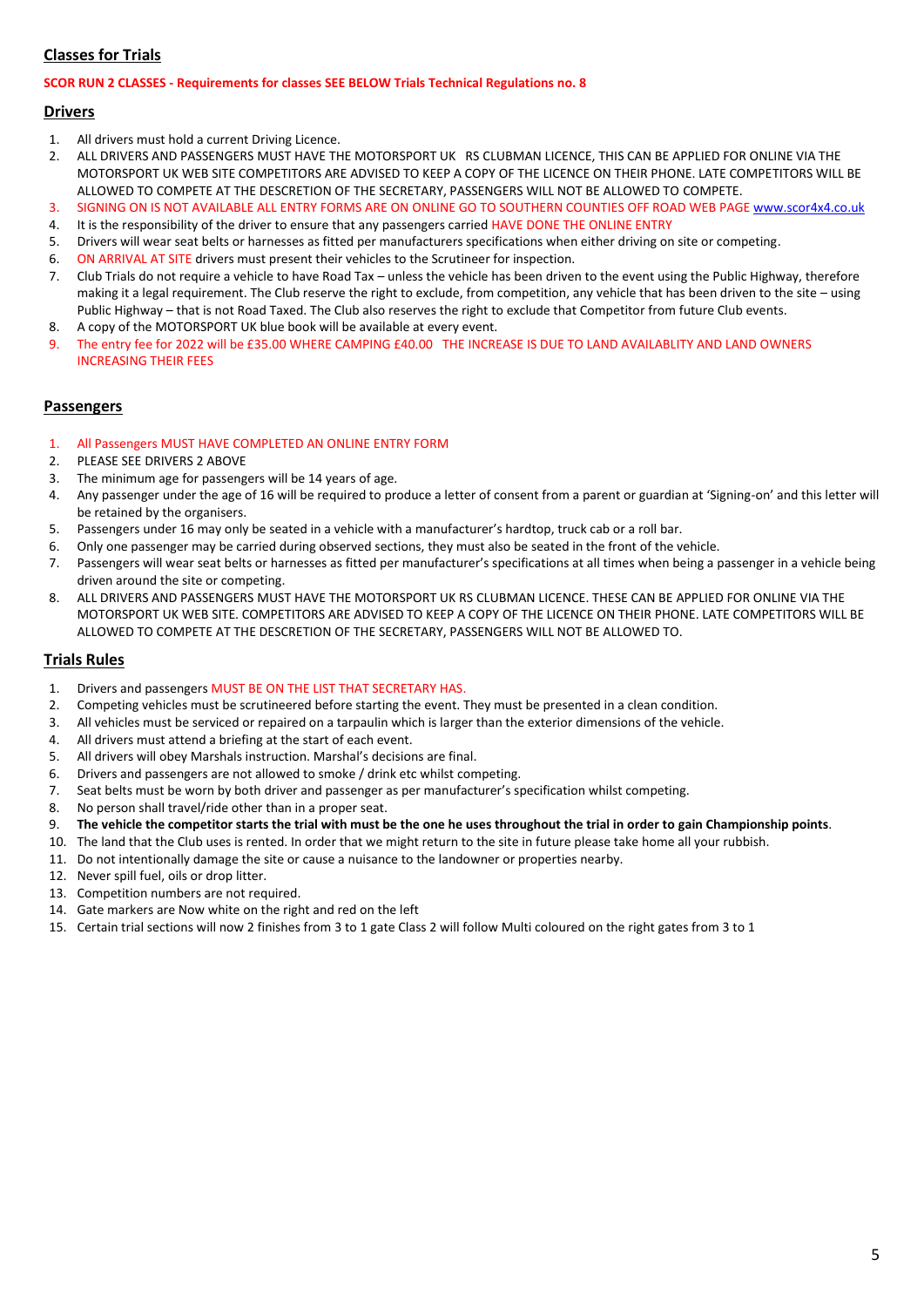# **Trials Technical Regulations**

These Technical Regulations designed to aid all those wishing to compete at Southern Counties Off Road Club Ltd (SCOR) Trials events, are correct at time of publication. However, rules are constantly updated and if you are planning to build or modify a vehicle for future competition use it is strongly recommended that you contact the relevant Event Secretary or the Club Scrutineer for information on any proposed rule changes.

All vehicles must comply with current MOTORSPORT UK Technical Regulations in the MOTORSPORT UK Blue Book.

The minimum regulations for vehicles competing in a SCOR trial are as follows:

- 1. Fire extinguishers ARE RECOMMENDED SEE PAGE 276, IF FITTED SEE MOTORSPORT UK BLUE BOOK SECTION K3.2 All extinguishers must be serviced in accordance with the manufacturer's guidelines, or every 24 months, whichever is sooner. The driver must be able to evidence that this requirement has been met. MOTORSPORT UK Blue Book K.3 and onwards, gives full details of what the minimum requirements are.
- 2. Have a second throttle return spring fitted.
- 3. Securely mounted front and rear tow points painted in contrasting colours.
- 4. Have a tow rope of at least 25mm in diameter with loops at either end. Metal inserts, shackles and chains are prohibited.
- 5. The use of open tread tyres such as Maxi Cross, Black Star cross or dumper tyres is **PROHIBITED.**
- 6. All vehicles that have windscreens; if they are able to be folded flat, they must be erect. Vehicles without windscreens then all occupants must wear safety goggles, recommended Visor Standard BS4110Z.
- 7. **ROLL OVER PROTECTION** No vehicle shall be allowed to contest a Club trial without some form of roll-over protection.
- 8. **CLASSES**

**Class 1** A manufacturer's hardtop or truck-cab, when correctly fitted, shall be deemed sufficient. Soft or open topped vehicles require additional strengthening. The body integral roll hoop of Suzuki and Daihatsu type vehicles is acceptable but Landrover and Jeep style open vehicles will require the fitment of an additional support The minimum requirement for Class 1 is for a single roll hoop (as per tech regs No. 3). This may be fixed direct to the chassis or mounted on the body in a similar fashion to the manufacturer's hard top. i.e. affixed to the body cappings of a Landrover. THE STRENGTH AND SECURITY OF THE MOUNTINGS OF SUCH A DEVICE ARE OF PARAMOUNT IMPORTANCE.

**Class 2** The minimum required is a roll bar to MOTORSPORT UK Blue Book Section K, drawing 60i and MOTORSPORT UK Blue Book Section K, drawing 31 being a roll hoop with two diagonal back-stays and a diagonal member with its highest junction with the main hoop behind the drivers head. To MOTORSPORT UK standard.

### **IF IN DOUBT ASK!**



(MOTORSPORT UK Blue Book Section K)

Materials and dimensions for all vehicles must comply with current regulations set out in the MOTORSPORT UK Blue Book. These regulations are available online at [www.MotorsportUK.org](http://www.motorsportuk.org/) in Section K - Safety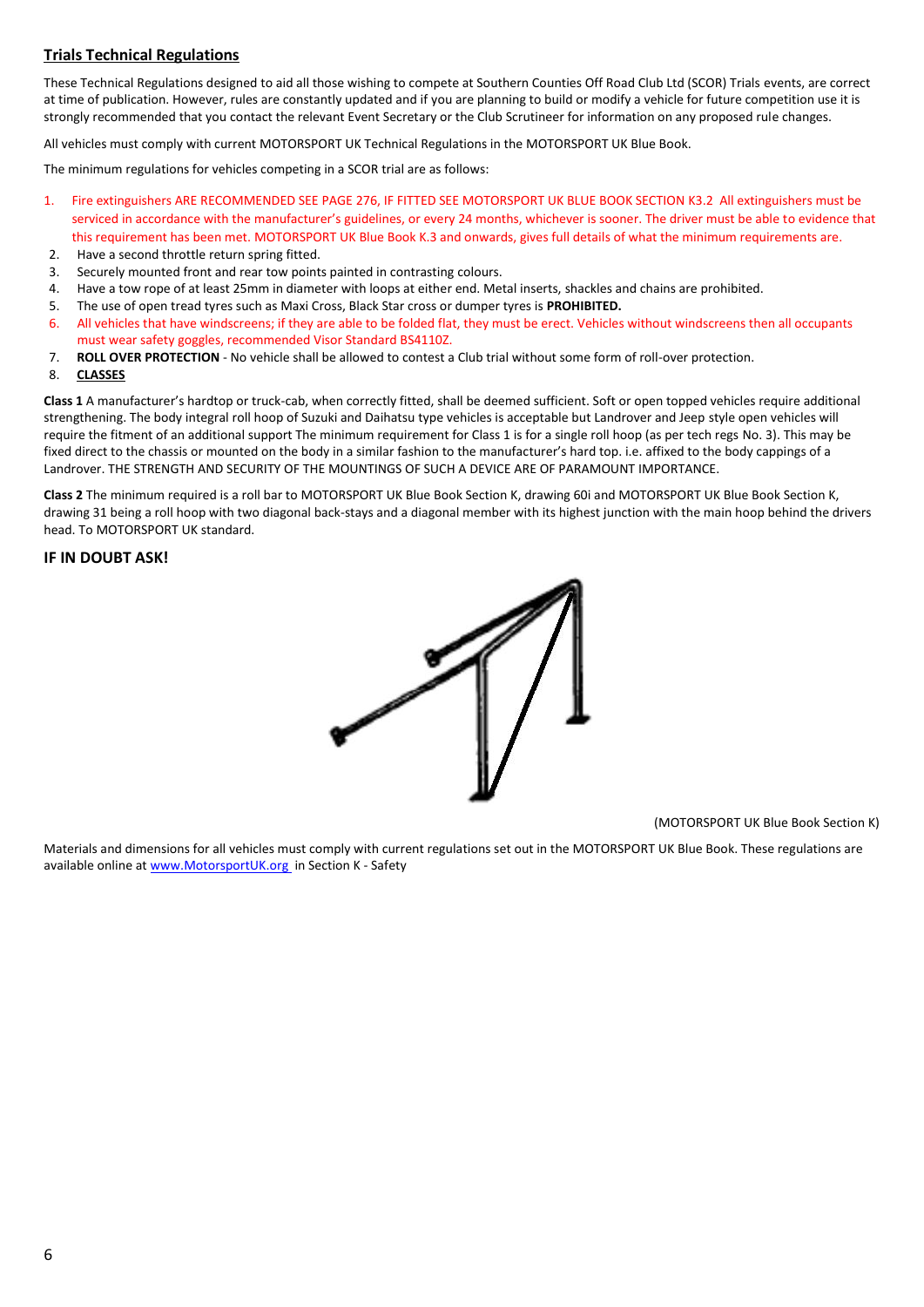The following Technical Regulations are mandatory for all vehicles competing at Club Trials events. Where there are several regulations concerning any particular subject it shall be taken, as a general principle, that one does not override another unless specifically stated.

# **T.A: SEATING**

T.A.1 The vehicle must be fitted with a minimum of ONE fixed seat for the driver. It is not required to have a passenger seat if there will be a single competitor in the vehicle.

### **T.B: SAFETY BELTS**

**T.B.1** Safety belts must be worn at all times during competition. The minimum requirement for a trial is a three point belt comprising one diagonal shoulder strap and one lap strap, with three anchorage points on the chassis/body shell or roll-over bar of the vehicle on either side and to the rear of the seat. The seat integral safety belt of the Range Rover is acceptable.

#### **T.C: BRAKES**

T.C.1 Independently operated rear brakes are allowed to be fitted but are not permitted to be used on trials vehicles while in competition. **T.D: TYRES**

T.D.1 The use of open tread tyres such as Maxi Cross, Black Star Cross or dumper tyres is PROHIBITED.

#### **T.E: TRANSMISSION**

T.E.1 The use of locked, locking axle differentials, limited-slip or torque-biasing axle differentials is only permitted in Class 2

#### **T.F: FUEL SYSTEMS**

T.F.1 Vehicles must have effectively sealed tank fillers and caps which do not protrude beyond the bodywork. These must have an efficient locking action to reduce the risk of accidental opening during an accident and ensure closing after refuelling. Air vents must be at least 25cm to the rear.

#### **T.G: ELECTRICAL SYSTEM**

- T.G.2 Vehicles must be equipped with an effective horn or other audible warning device emitting a continuous tone.
- T.G.3 A circuit breaker that cuts the engine is recommended.
- T.G.4 Vehicles fitted with automatic transmission systems shall have an operative starter inhibitor switch enabling the engine to be started in 'park' or 'neutral' only.

#### **T.H: EXHAUST SYSTEM**

T.H.1 Vehicles must have supplementary protection for exhaust systems that protrude behind the bodywork.

#### **T.J: WINDSCREENS AND SIDESCREENS**

- T.J.1 Vehicles that are fitted with windscreens must be of laminated glass, or plastic of a minimum thickness of 4mm; These must be fitted and erect and the height of which must be above the eye line of the occupants; Plastic side screens, where fitted, should also have a minimum 4mm thickness fitted. If No windscreens are fitted then safety goggles must be worn by all occupants. Recommended Visor Standard as per current MOTORSPORT UK regulations (Section K 11.2 in 2017 book). Goggles must be clear. If a windscreen is broken whilst in competition goggles must be worn.
- T.J.2 The use of mesh or net side screens on open vehicles to retain the limbs of a driver and passenger in the event of a roll over is advised.
- T.J.3 Tinted glass in any window which can affect through vision (in or out) is prohibited.

#### **T.K: MISCELLANEOUS**

- T.K.1 All non-secured items must be removed from inside the vehicle.
- T.K.2 Be prohibited from using cameras/video whilst competing, unless authorised by the Club Scrutineer and Clerk of the Course.

# **T.L: RECOVERY.**

- T.L.1 Be equipped with substantial recovery points front and rear painted in contrasting colours. A ball hitch whether mounted vertically or with the ball facing inwards, a tow hook, NATO hitch or Rhino hook are all acceptable.
- T.L.2 All recovery points should be securely mounted to the structure of the vehicle with bolts of an adequate size, strength and back plates.
- They must accept a rope loop and be secure without the use of shackles or other such attachments.

#### T.L.3 Have a tow rope of at least 25mm in diameter with loops at either end. Metal inserts, shackles and chains are prohibited.

#### **T.M: SAFETY.**

.

- **Regulations regarding safety are the MINIMUM required.** There are no standards governing the maximum standard allowed and competitors are advised that they should afford themselves the best protection possible.
- T.M.1 All vehicles must comply with safety regulations as itemised under their specific Technical Regulations and as detailed under the section headed Competitor Safety (section K) in the MOTORSPORT UK Competitor's Yearbook.

# **IF IN DOUBT ASK!**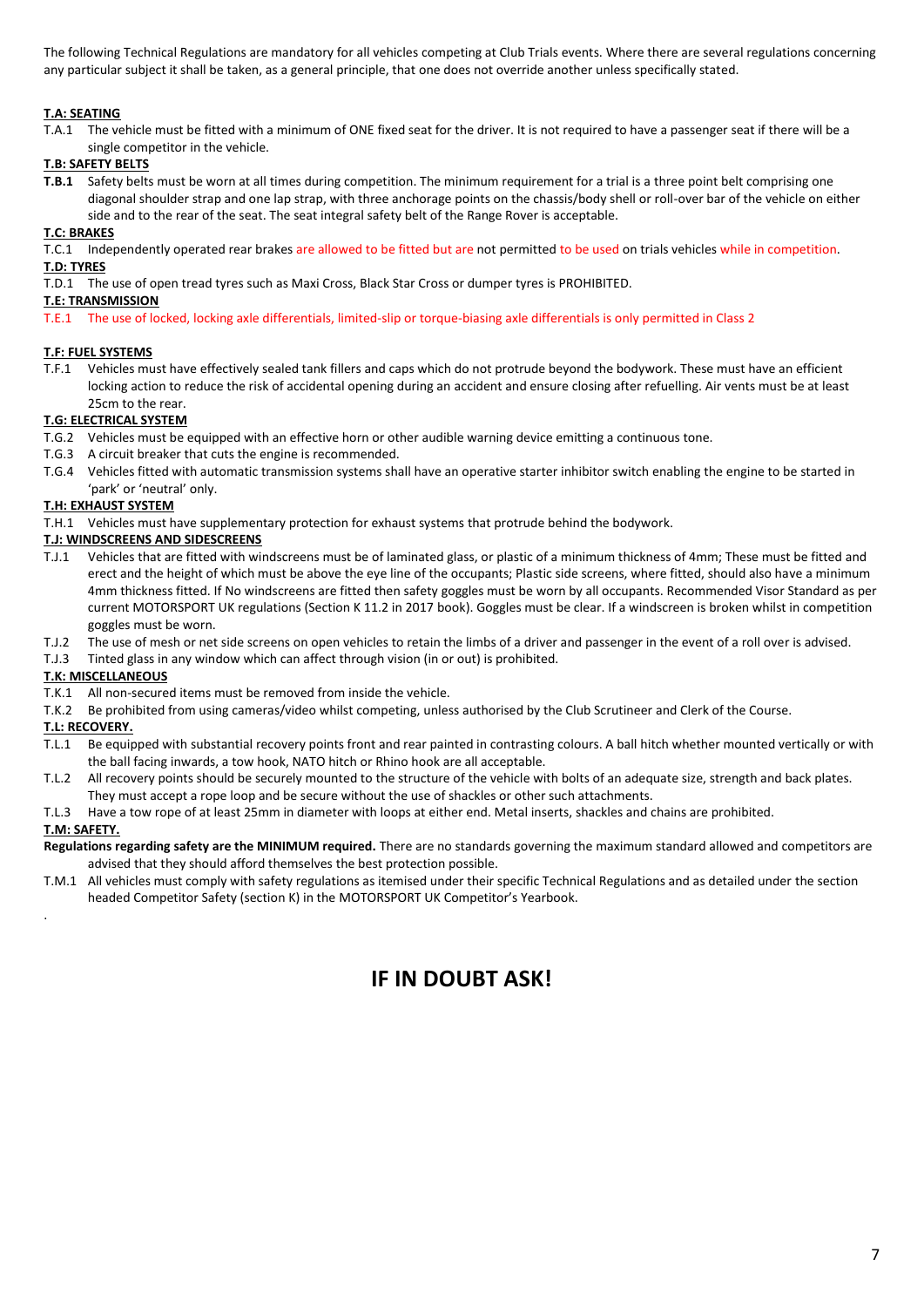# **Trials**

# **Championship Scoring System**

- 1. Results that count for the Championship table will be as follows:
	- a. Nine Round (or more) Championship competitor will be allowed to drop lowest score.
	- b. Eight Round (or less) Championship all rounds to count.
- 2. On the day of the event trophies will be award for at least 1st 2nd 3rd overall, in each class as below.

| 1st Overall | 100 points |
|-------------|------------|
| 2nd         | 90         |
| 3rd         | 85         |
| 4th         | 80         |
| 5th         | 75         |
| 6th         | 70         |
| 7th         | 65         |
| 8th         | 60         |
| 9th         | 55         |
| 10th        | 50         |
| 11th        | 45         |
| 12th        | 40         |
| 13th        | 35         |
| 14th        | 30         |
| 15th        | 25         |
| Below 15th  | 20         |
| Retired     | 10         |
|             |            |

- **3. NEW FOR 2022 IF YOU RETIRE YOU WILL ALLOCATED THE POINTS FOR BEING LAST IN CLASS**
- **4. I.E., 5th IN CLASS THEN DRIVER WOULD BE AWARDED 75 POINTS**
- 5. All results will be posted within a week and a running championship table will be posted on the Club website every two months.
- 6. Although Club events are competitive, they are supposed to be fun. Please remember that all officials and especially marshals are volunteers without whom there would be no competition. Please treat them with respect.
- 7. The club will attempt to give a minimum of 4 weeks' notice, where possible, when a date or site change or addition takes place. Competitors and club members need to be aware that their first point of contact re changes to the calendar should be the club Web website.

# **It is an offence under the MOTORSPORT UK regulations to be verbally or physically abusive and/or be insulting to competition officials including marshals.**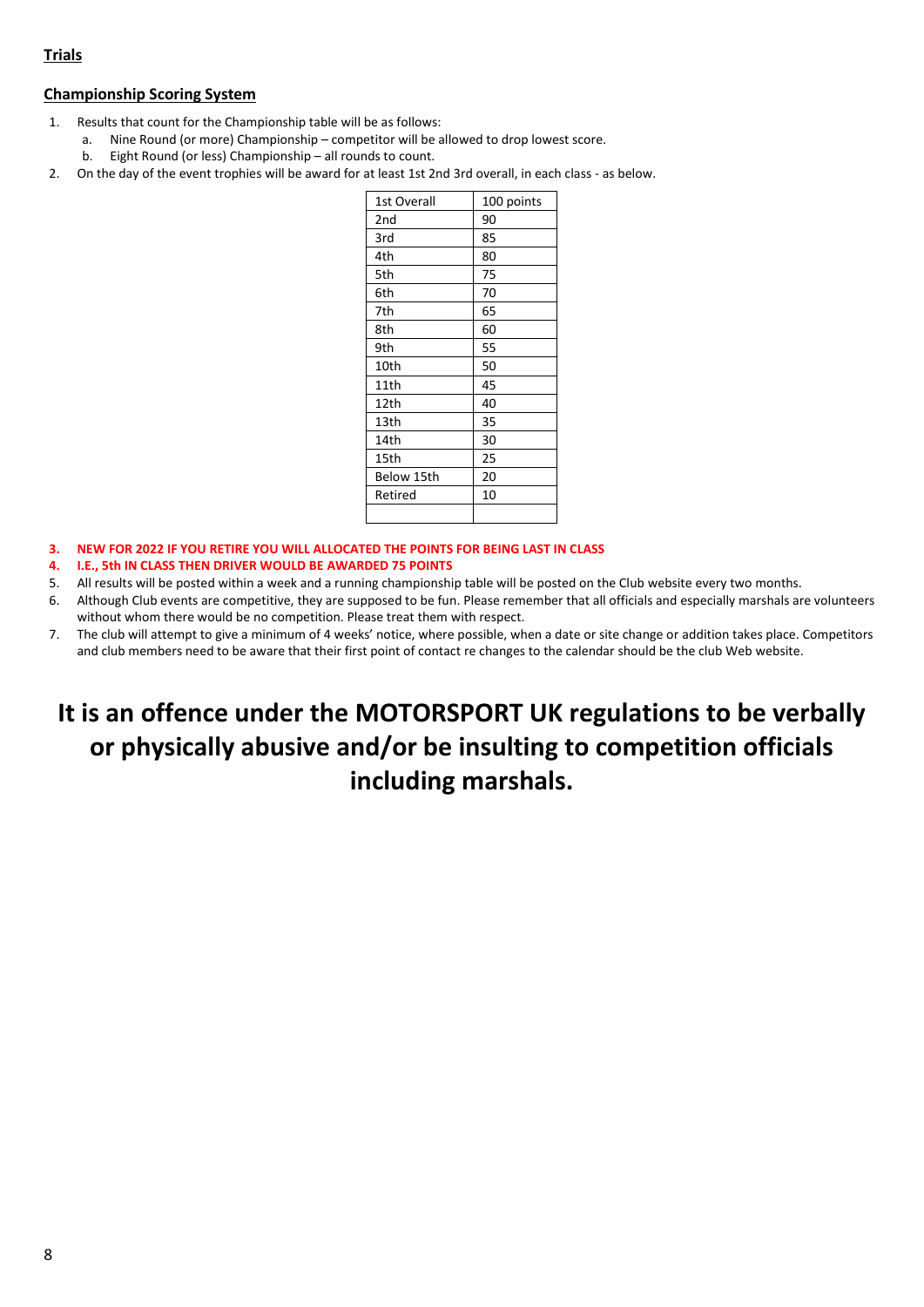# **Competitive Safari Events**

10. ALL DRIVERS AND PASSENGERS MUST HAVE THE MOTORSPORT UK RS CLUBMAN LICENCE, THESE CAN BE APPLIED FOR ONLINE VIA THE MOTORSPORT UK WEB SITE. COMPETITORS ARE ADVISED TO KEEP A COPY OF THE LICENCE ON THEIR PHONE. LATE COMPETITORS WILL BE ALLOWED TO COMPETE AT THE DESCRETION OF THE SECRETARY, PASSENGERS WILL NOT BE ALLOWED TO.

# **ENTRY FEE FOR SAFARIS IS NOW £130.00 THIS DUE TO LIMITED LAND AVAILABLITY AND COST OF THAT LAND**

# **Please note that Competition Licence Holders WILL NOT RECEIVE COPIES OF THE Blue BOOK**

# **All the MS UK Publications are now available on the MOTORSPORT UK website.**

- 1. The Southern Counties Off Road Club Ltd (SCOR) will run a clubman's status competitive safari event.
- 2. The event will be open to fully paid-up members of SCOR and invited clubs.
- 3. The event will be held under the General Regulations of the Motor Sports Association (incorporating the provisions of the International Sporting Code of the FIA), these Standing Regulations, any Supplementary Regulations (SR's) issued by the club and event notice board.
- 4. The event shall be run under a MOTORSPORT UK permit.
- 5. A vehicle may be entered with up to 3 drivers. Where a vehicle is driven during the season by more than one driver, it will be classed as a 'Team' entry for that season. Championship points will be awarded to the 'Team' comprising up to the maximum of 3 drivers.
- 6. All drivers must possess a valid Road Traffic Act (RTA) driving licence as well as an appropriate MOTORSPORT UK competition licence and club membership card.
- 7. All passengers must be at least 16 years of age and produce an appropriate club membership card and Their RS CLUBMANLICENCE
- 8. All drivers and passengers must sign on prior to the start of the event, on penalty of exclusion.
- 9. All competing vehicles must comply with the MOTORSPORT UK Technical Regulations for cross-country vehicles.
- 10. Vehicle classes will be as follows:
	- a. Class A 4WD vehicles up to 2500cc, 4WD vehicles with all leaf sprung suspension, engines free. 2WD CARS OF ANY ENGINE SIZE
	- b. Class B 4WD vehicles from 2501cc to 3600cc.
	- c. Class C 4WD vehicles, over 3600cc. ALL INDEPENDENT CARS OF ANY CC.
- 11. It is the responsibility of the competitor to ensure the vehicle has passed scrutineering prior to the start of the event.
- 12. Tyres must comply with the MOTORSPORT UK Blue Book, Common Regulations for Permitted Tyres (Section L, List 5). Further tyre restrictions, if any, will be notified on the ASR's
- 13. Competitors will be required to make a number of timed attempts at an arduous cross-country course. Each competitor will leave individually at timed intervals, usually one minute between each competitor. Timing will be to the second.
- 14. There will be a Penalty Free Time Allowance (PFTA) based on an average speed of 30 miles per hour.
- 15. Full details of the length of the course and the number of attempts shall be given at the drivers briefing prior to the start of the event along with the PFTA and the maximum time allowed for each attempt, if not available with the SR's. Force Majeure may reduce the number of attempts during the event. Competitors should check with the Clerk of the Course.
- 16. The course shall be clearly marked and no navigation shall be required.
- 17. Competitors may inspect the course on foot prior to the event.
- 18. The time taken for each attempt shall be posted as the elapsed time for that attempt.
- 19. If a competitor records a time less than PFTA, the time posted for that attempt shall be PFTA.
- 20. The competitor who finishes the event with the shortest total elapsed time for all attempts shall be declared the winner.
- 21. There will be a first overall permanent trophy awarded and first in class trophies. The first overall shall not receive a class trophy. 2<sup>nd</sup> and 3<sup>rd</sup> class places will also receive awards
- 22. If a competitor fails to complete the course within the maximum time allowed for each attempt, a 'maximum' time shall be posted as the elapsed time for that attempt.

For a competitor to qualify for a maximum, they must cross the START Line < there is no limit on the number of maximums.

- 23. The maximum time shall be determined by the Clerk of the Course and notified on the official notice board.
- 24. All competitors shall be allowed an equal amount of 'course open time', provided they start at the earliest possible opportunity. A competitor's course open time shall commence from the start of their first attempt or from the time the start line was first empty, which ever was the earlier. The duration of course open time shall be advised by the Clerk of the Course at the Driver's Briefing.
- 25. All recovery shall be at the discretion of the Clerk of the Course. THERE WILL BE NO LIVE RECOVERY.
- 26. Recovery back to the pits will only be attempted if competitor has the correct type of tow rope. incorrect tow rope, no recovery will be attempted
- 27. No penalty shall be awarded for receiving official recovery.
- 28. If the course is blocked a re-run may be awarded to affected competitors at the discretion of the Clerk of the Course. This must be requested before commencing the next lap.
- 29. Flags, where used by Marshals, must be obeyed as set out in the MOTORSPORT UK Competitors Yearbook (The 'Blue Book').
- 30. If the event is curtailed the number of laps shall be reduced according to the course open time available to the last starter
- 31. The land that the Club uses is rented. In order that we might return and for environmental reasons it is essential that no fuel or oils of any kind be spilt on the ground. An impermeable groundsheet larger in area than the competition vehicle is to be used to service the competition vehicle on. Under MOTORSPORT UK rules, a large spill kit will be available in the pits. ALL COMPETITORS MUST HAVE A GROUND SHEET TO CARRY OUT ANY REPAIRS DURING THE DAY
- 32. All competing crew shall be identified by a plastic/nylon constructed bracelet which shall only be issued at signing on. Competitors may be required to show their identifying bracelet at any time during the event but specifically on the start line.
- 38. Spill kits are required to be carried in all competition safari vehicles. The spill kit must contain the following as a minimum; 2 x absorbent pads 0.85 litre each, 1 x disposal bag with a means of closure, a zip tie is suggested, 1 x pair of disposable gloves.
- 39. Any competitor who acts Clerk of the course, Chief Marshall, Time keeping, will be entitled to have an average score for that event, the average will be worked out at the end of year.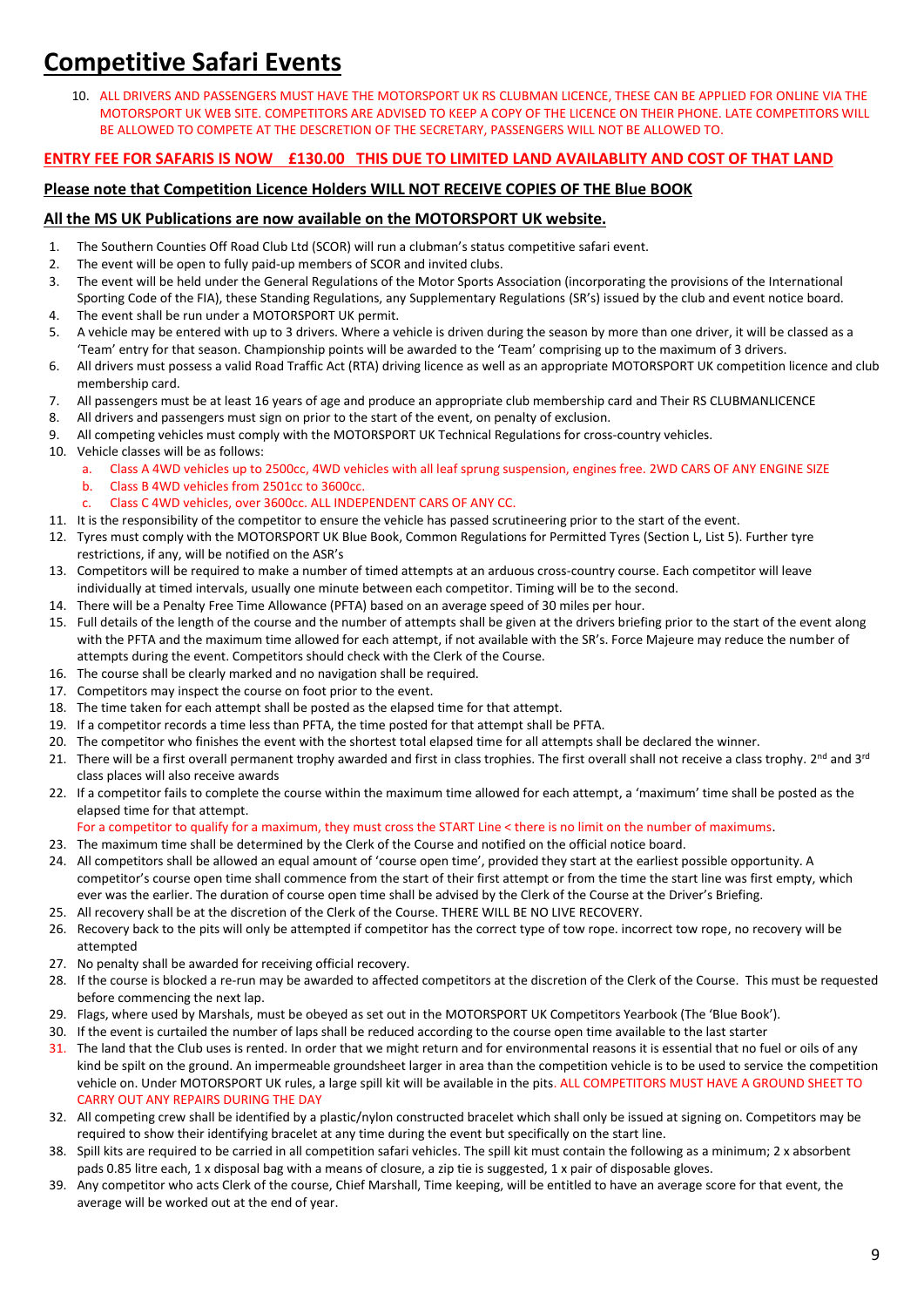# **Safari Technical Regulations**

These Technical Regulations, designed to aid all those wishing to compete at Southern Counties Off Road Club Ltd (SCOR) Competitive Safari events, are correct at time of publication. However, rules are constantly updated and if you are planning to build or modify a vehicle for future competition use it is strongly recommended that you contact the relevant Competition Secretary or the Club Scrutineer for information on any proposed rule changes. The following Technical Regulations are mandatory for all vehicles competing at Club Safari events. Where there are several regulations concerning any particular subject it shall be taken, as a general principle, that one does not override another unless specifically stated.

# **S.A. CHASSIS/BODY**

S.A.1 Rear engine vehicles must be adequately protected from a rear end collision and all moving parts must be covered.

#### **S.B. SEATING**

- S.B.1 The maximum time for a driver/passenger to get in or out of the vehicle should not exceed 5 seconds.
- S.B.2 Head restraints are mandatory on Safari vehicles.

### **S.C. BRAKES**

S.C.1 An independent parking brake system must be fitted.

# **S.D. STEERING**

S.D.1 Have steering lock stops fitted.

#### **S.E. WHEELS**

- S.E.1 Not to be fitted with duplicated driving wheels unless fitted on a production vehicle by the manufacturer.
- S.E.2 A spare wheel is not required but, if carried, must be securely fastened.

#### **S.F. TYRES**

- S.F.1 The responsibility rests with the competitor to ensure that the tyres used are of adequate rating having regard to the potential speed of their vehicle and the nature of the event.
- S.F.2 Tyre pressures may be lowered but if the vehicle is to be used on the public highway they must be inflated to normal working pressure.
- S.F.3 The use of tyre chains is prohibited.
- S.F.4 The use of open tread tyres such as Maxi Cross, Black Star cross or dumper tyres is PROHIBITED. The list of approved tyres for comp safari events can be found in the blue book (section L) in list 5. All of the tyres on this list are allowed. The Scrutineer will be the judge of overly aggressive tyre suitability.

#### **S.G. FUEL SYSTEMS**

S.G.1 Have effectively sealed tank fillers and caps which do not protrude beyond the bodywork. These must have an efficient locking action to reduce the risk of accidental opening during an accident and ensure closing after refuelling. Air vents must be at least 25cm to the rear.

#### **S.H. ELECTRICAL SYSTEMS.**

- S.H.1 When taking part in an event held totally off the public highway, need not comply with DfT requirements regarding lights, but must have two working, rear facing, brake lights
- S.H.2 2 REAR BRAKE LIGHTS MUST BE FITTED AND WORKING
- S.H.3 Be equipped with an effective horn or other audible warning device emitting a continuous tone.
- S.H.4 Vehicles fitted with automatic transmission systems shall have an operative starter inhibitor switch enabling the engine to be started in 'park' or 'neutral' only.

# **S.I. EXHAUST SYSTEMS.**

S.I.1 Have supplementary protection for exhaust systems that protrude behind the bodywork.

#### **S.J. WINDSCREENS AND SIDESCREENS.**

S.J.1 Be fitted with windscreen, unless the event takes place wholly on private property. The use of mesh or net side screens on open vehicles to retain the limbs of a driver and passenger in the event of a roll over is advised. If No windscreens are fitted then safety goggles must be worn by all occupants. Recommended Visor Standard as per current MOTORSPORT UK regulations (Section K11.2 in blue book). Goggles must be clear. If a windscreen is broken whilst in competition goggles must be worn.

#### **S.K. MISCELLANEOUS.**

- S.K.1 All non-secured items must be removed from inside the vehicle.
- S.K.2 Be prohibited from using cameras/video whilst competing, unless authorised by the Club Scrutineer and Clerk of the Course.

# **S.L. RECOVERY.**

- S.L.1 Be equipped with substantial recovery points front and rear painted in contrasting colours. A ball hitch whether mounted vertically or with the ball facing inwards, a tow hook, NATO hitch or Rhino hook are all acceptable.
- S.L.2 All recovery points should be securely mounted to the structure of the vehicle with bolts of an adequate size and back plates. They must accept a rope loop and be secure without the use shackles or other such attachments.
- S.L.3 Have a tow rope of at least 25mm in diameter with loops at either end. Metal inserts, shackles and chains are prohibited.
- S.L.4 Kinetic Energy Recovery Ropes (KERR) are not advised.

# **S.M. SAFETY.**

- Regulations regarding safety are the MINIMUM required. There are no standards governing the maximum standard allowed and competitors are advised that they should afford themselves the best protection possible.
- S.M.1 All vehicles must comply with safety regulations as itemised under the specific Technical Regulations and as detailed under the section headed Cross Country Events (section P) in the MOTORSPORT UK Competitor's Yearbook.
- S.M.2 Clean, fire resistant, overalls are recommended at all times

S.M.**3 FIRE EXTINGUISHERS: Motorsport UK 2022 BLUE BOOK (yearbook) SECTION K 3.2.1 - 3.2.7 REGARDING APPROVED FIRE EXTINGUISHERS APPLIES Roll Over Protection**

# **Roll Cages, to MOTORSPORT UK minimum standard are compulsory on all Safari vehicles.**

**Timing Caravan - The caravan is now used for Timing and Medical only each event will have a radio controller and all messages to go through the Radio Controller.**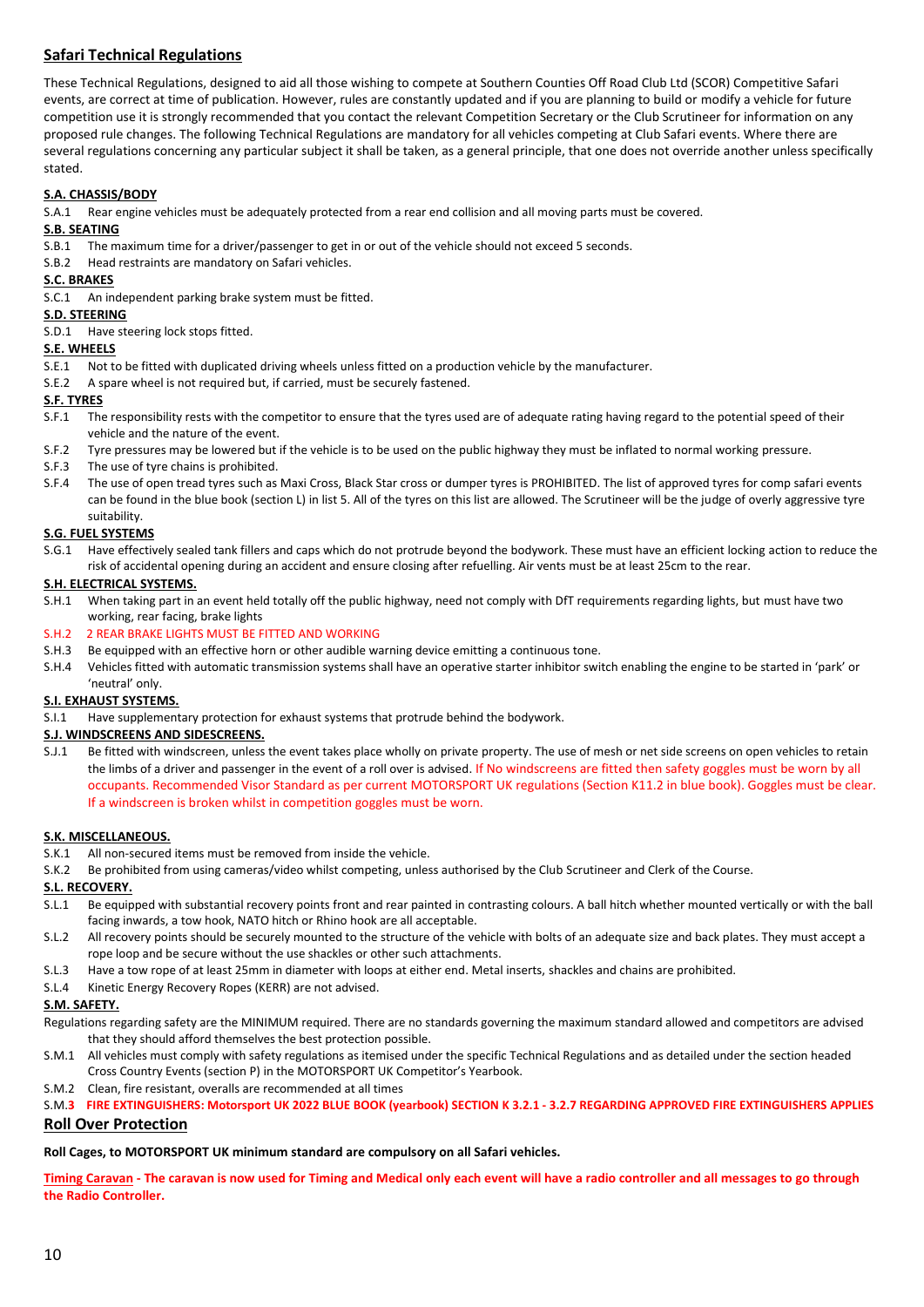#### **PAYMENT FOR SAFARIS CAN BE ANY OF THE FOLLWING ONLINE, BACs, MONEY ON THE DAY Money must be in an envelope with drivers name and competition number on it.**

**Entry on the day only under exceptional circumstances but online entry form will have to be completed.**

# **SCOR Safari Championship Points System.**

SCOR has traditionally run a club championship of around 8 safari's events a year.

Points from all rounds count towards the championship for club members.

| 1st Overall                                   | 250 points |
|-----------------------------------------------|------------|
| 2 <sub>nd</sub>                               | 230        |
| 3rd                                           | 220        |
| 4 <sup>th</sup>                               | 210        |
| 5th                                           | 200        |
| 6 <sup>th</sup>                               | 190        |
| 7th                                           | 180        |
| gth                                           | 170        |
| gth                                           | 160        |
| 10 <sup>th</sup>                              | 150        |
| 11 <sup>th</sup>                              | 140        |
| 12 <sup>th</sup>                              | 130        |
| 13 <sup>th</sup>                              | 120        |
| 14 <sup>th</sup>                              | 110        |
| 15 <sup>th</sup>                              | 100        |
| 16th or below                                 | 75         |
| Retired 50% of total laps completed           | 50         |
| Retired 25% of total laps completed           | 30         |
| Retired less than 25% of total laps completed | 10         |

A competitor who acts as the Clerk of the Course at a safari will receive an average points allocation for that event. Eg in a series of 7 events, the total points scored over the other six events will be added together and divided by 6 (regardless of whether all other events were entered)

All results will be posted within a week and a running championship table will be in the SCOR website every two months.

Although Club events are competitive, they are supposed to be fun. Please remember that all officials and especially marshals are volunteers without whom there would be no competition. Please treat them with respect.

#### **It is an offence under the MOTORSPORT UK regulations to be verbally or physically abusive and or insulting to competition officials including marshals.**

The club will attempt to give a minimum of 4 weeks' notice, where possible, when a date or site change or addition takes place. Competitors and club members need to be aware that their first point of contact re changes to the calendar should be the club Web site **(scor4x4.co.uk)**.

# **Randonnee Event**

A 'Randonnee' is a navigational scatter – of which SCOR'S 'Ebble Valley Trail' is widely regarded as one of the UK's premier events. The event is held using Public Highway and un-surfaced Rights of Way. It is suitable for all types of road legal cross-country vehicles, with the majority being standard production types. No modifications are required and only a minimum of extra equipment is needed: towrope and warning triangle. The event is open to all members of SCOR and any other invited MOTORSPORT UK Club.

A Randonnee will consist of a chosen route – given in various navigational formats. Competitors will be required to work from the Road Books provided and convert the information onto an Ordinance Survey map. The route can then be driven and points will be awarded for 'code boards' spotted at various intervals. These provide the scoring element of the event but there may be an extra exercise e.g., Trial section, in order to provide a tie break - in the event of a draw. Navigators will require a basic level of navigational skill but novices need not be put off, as help will be at hand if required.

The event provides an opportunity for off-road drivers, of all levels, to drive un-surfaced tracks within a controlled environment but with an additional competitive element. The route with every effort should be non-damaging in nature with regard to both the surface of the tracks and the competing vehicles. There is no speed element to the event; the only timing requirements being that competitors must report to the start, finish (and possibly a lunch stop) within a predetermined time. A Driver and Navigator are required but additional passengers may be carried. Trophies are usually awarded for the top ten finishers. The event traditionally runs over a weekend and is based in the Salisbury area.

It is the Club's constant goal to promote responsible use of the countryside. Using motorised vehicles has always been a contentious issue and the Club would hope to encourage not only considerate behaviour during the event but also that competitors can take away a philosophy that they will use in the future. Misuse of lanes and irresponsible behaviour will undoubtedly lead to further restrictions if not a total ban.

Please check the club calendar for future dates.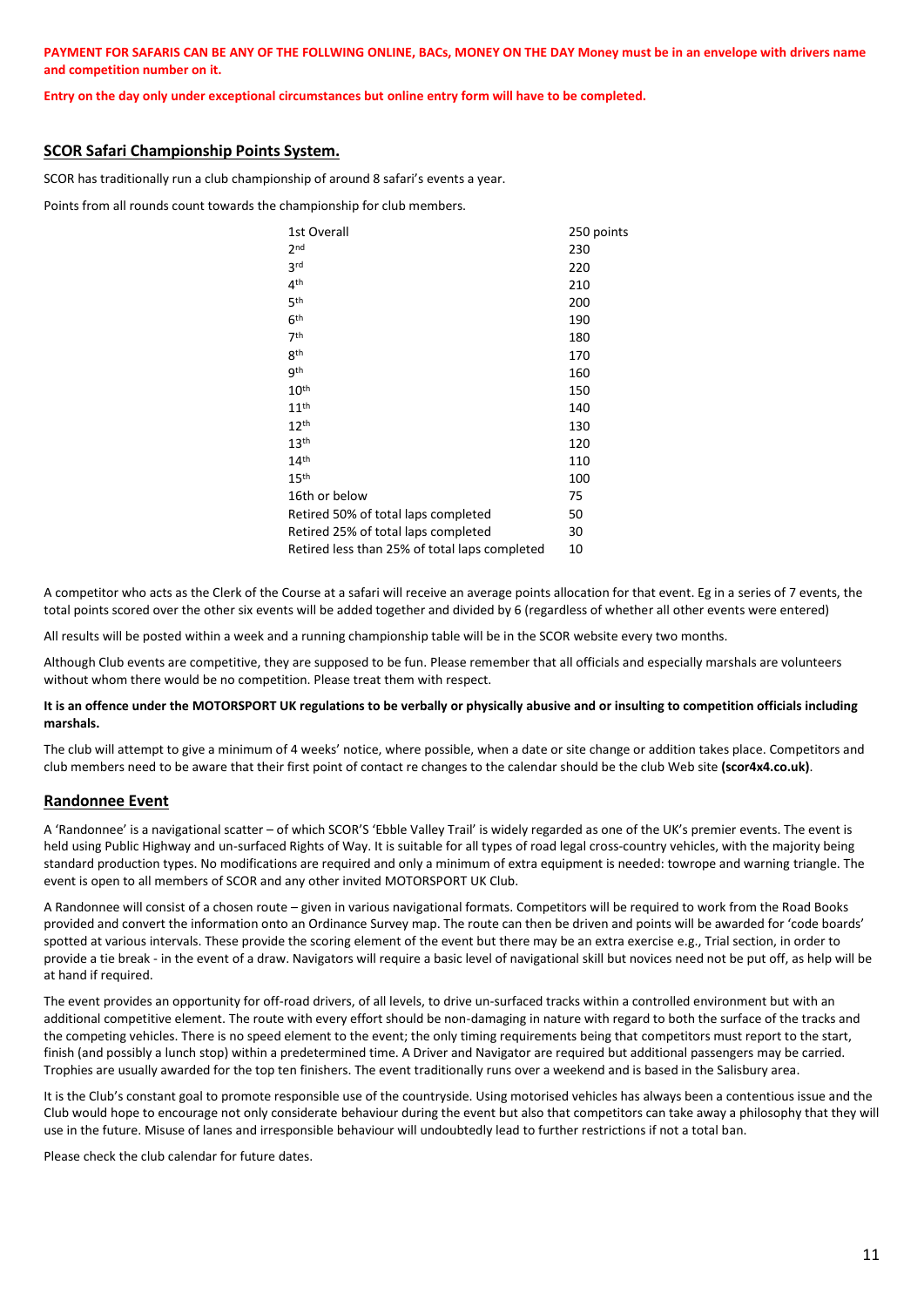

# **Green Lane code of conduct**

SCOR does not organise green-laning days. Below is the code of conduct SCOR has adopted for those who wish to drive green lanes The Code of conduct is produced by LARA. (Land Access and Recreation Association)

- 1. Use only rights of way with known, proven or provable vehicular rights. If challenged, discuss; if not resolved, then leave as requested until status is rechecked.
- 2. Keep to the defined track. Detour only to pass immovable obstructions. Be critical of your own abilities and equipment when assessing an obstruction
- 3. If the route is not obvious on the ground, ask locally, or check on the maps held at the highway authority offices.
- 4. Travel at a quiet and unobtrusive pace and as slowly as practicable; we recommend a maximum of 12 mph when in a 4x4 and on an Unsurfaced Right of Way (URoW). Ensure your vehicle is fully road-legal, URoW are subject to the same laws as surfaced roads.
- 5. When travelling in groups, keep to a small number four or less. Split larger parties up and either use a different route or allow a good interval to elapse before following.
- 6. Do not travel on URoW when they risk being affected beyond a point of natural recovery once the weather improves. Do not use URoW that maybe damaged by the wheel pressure applied by your vehicle.
- 7. Avoid damage to trees, hedgerows and boundaries. Some roads carry vehicular rights but are physically too narrow for 4x4s.
- 8. Do not practice recovery techniques on any URoW..
- 9. Be courteous to other road users pull over and stop your vehicle for walkers, but pull over, stop your vehicle and switch off the engine for passing horses. Thank those who move over for you.
- 10. After consultations with Country Landowners Association and National Farmers Union HQ's, "best practice" dictates that gates if they were found to be secured in an open position should be left open, and those which are found shut or swinging should be shut behind you; the landowner might appreciate being told about a gate insecurely propped open if you see them.
- 11. Keep dogs and children under supervision.
- 12. Guard against all risks of fire.
- 13. Take your litter home

# **Follow the Country Code at all times. Tread Lightly**